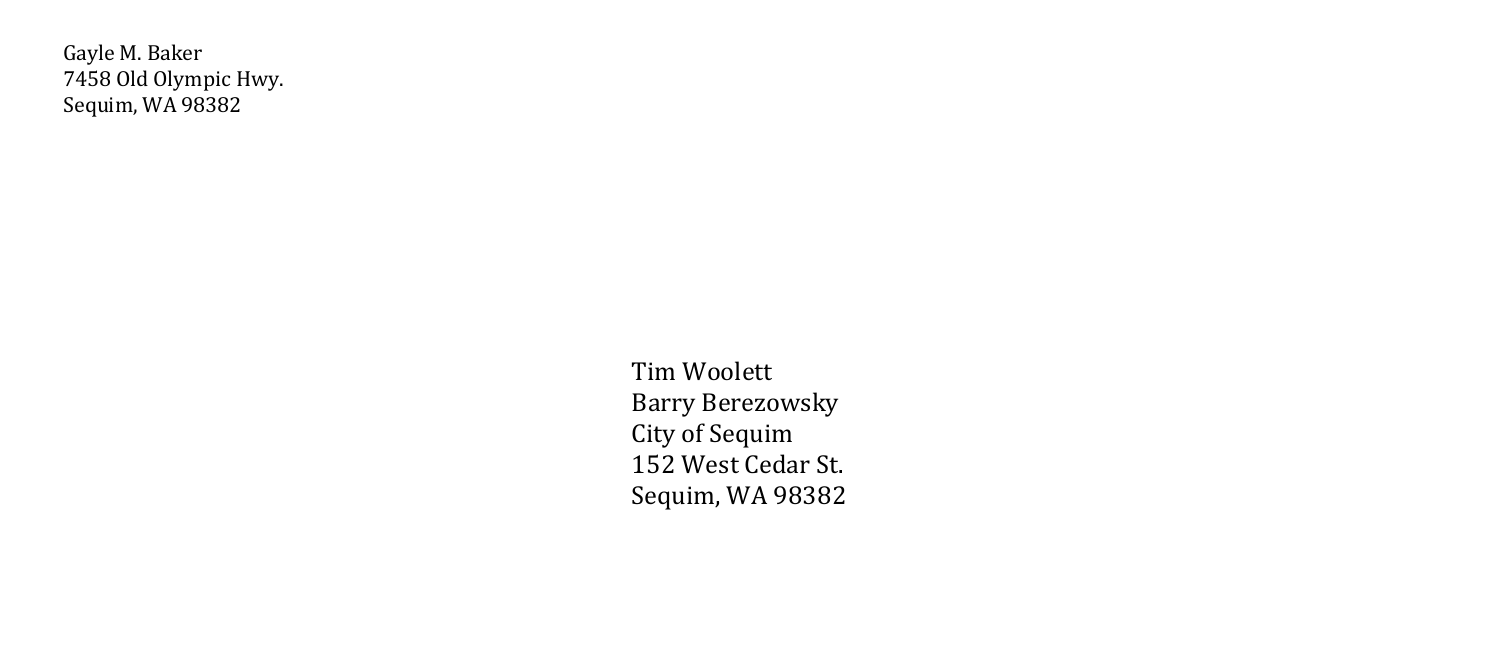April 7, 2020

City of Sequim 152 West Cedar St. Sequim, WA 98382

Attn: Barry Berezowsky, SEPA Responsible Official Tim Woolett, Senior Planner

RE: Mitigated Determination of Non-Significance (MDNS) SEPA File No. CDR 20-001

Mr. Woolett:

I reviewed the Mitigated Determination of Non-Significance (MDNS) prepared by the City of Sequim for the Jamestown S'Klallam Tribe Outpatient Clinic Application (File No. CDR 20-001) **This document does not meet the Department of Ecology's requirements to fully and accurately assessthe potential adverse and positive impacts of a proposed project.**

In addition to my comments on the MDNS, I also have commented in detail on the SEPA checklist. This is because I found many of the questions on the SEPA checklist inaccurate or not fully addressed, and those deficiencies were ignored by the City in their review. Based on the SEPA checklist as presented, it should not have been possible to issue a Determination of Non-Significance. And yet…

My comments are based on research and personal experience with environmental compliance as the Project Administrator and owner site-rep for a Cogeneration Power Plant in Kapolei, HI. I was responsible for all environmental contracts and compliance with State Department of Health and Federal EPA. I ask that you genuinely consider my comments to the MDNS and SEPA Environmental Checklist for the proposed Regional MAT Clinic, signed March 23, 2020, by Tim Woolett for Barry Berezowsky, SEPA Responsible Official.

Sincerely,

Gayle M. Baker gaylebaker7458@gmail.com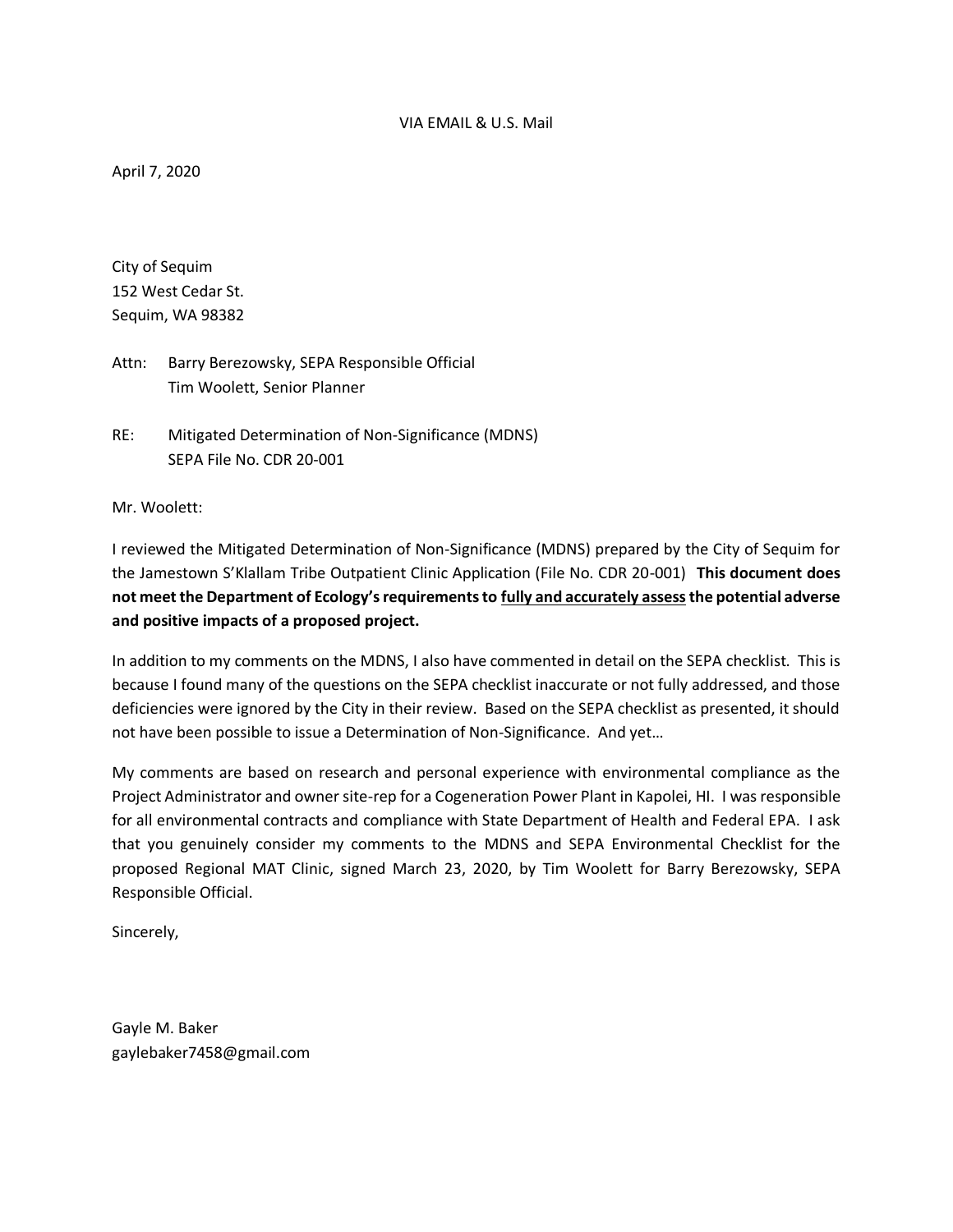# Comments to Mitigated Determination of Non-Significance

#### **OVERALL CONCERNS**

• *Are the SEPA documents complete and accurate?*

The completed SEPA checklist includes inaccurate statements that were not corrected by the city or identified by the city and is lacking in the details needed to understand the proposed project details as they relate to potential impacts.

• *Do they provide enough information to analyze likely environmental impacts?*

Key portions of the completed SEPA checklist and the resultant MDNS are missing the level of detail needed to reasonably assess potential impacts.

• *Do they identify mitigation measures to avoid adverse impacts?*

Mitigation measures were not required for several elements of the environment that could experience significant impacts

• *Is the evaluation and Determination of Significance supported by findings and conclusions?*

The MDNS does not provide the information needed to reasonably assess the potential for adverse impacts to several elements of the environment and therefore the Determination of Significance is not supported by analysis of the information presented in the completed SEPA checklist or in the information included in the MDNS.

• *Are there alternatives that address the proposal's purpose and need?*

In the "Lead Agency: City of Sequim" section of the MDNS, the city made the following statement:

"Comments on the MDNS for this proposal will be accepted no later than April 8, 2O2O and shall be as specific as possible and may address either the adequacy of the environmental document **or the merits of the alternatives discussed** *(emphasis is mine)* or both."

However, **the MDNS does not even mention alternatives or purpose and need**, nor does the completed SEPA checklist. There is substantial evidence that (1) the proposed project is not needed and (2) there is at least one reasonable alternative to the proposed project. Without a discussion of the purpose and need for the proposed project and without a discussion of reasonable alternatives, the MDNS does not present a full and accurate analysis of the potential impacts of the proposed project.

As a result of these shortcomings and the major issues described below, the MDNS falls short of the Department of Ecology's requirements to fully and accurately assess the potential adverse and positive impacts of the proposed project. Without an accurate description of the environment and a more detailed analysis of potential impacts, it is not possible to determine whether implementation of the project would result in significant adverse impacts. As a result, the city should conduct a more thorough environmental review in a draft environmental impact statement for the proposed project.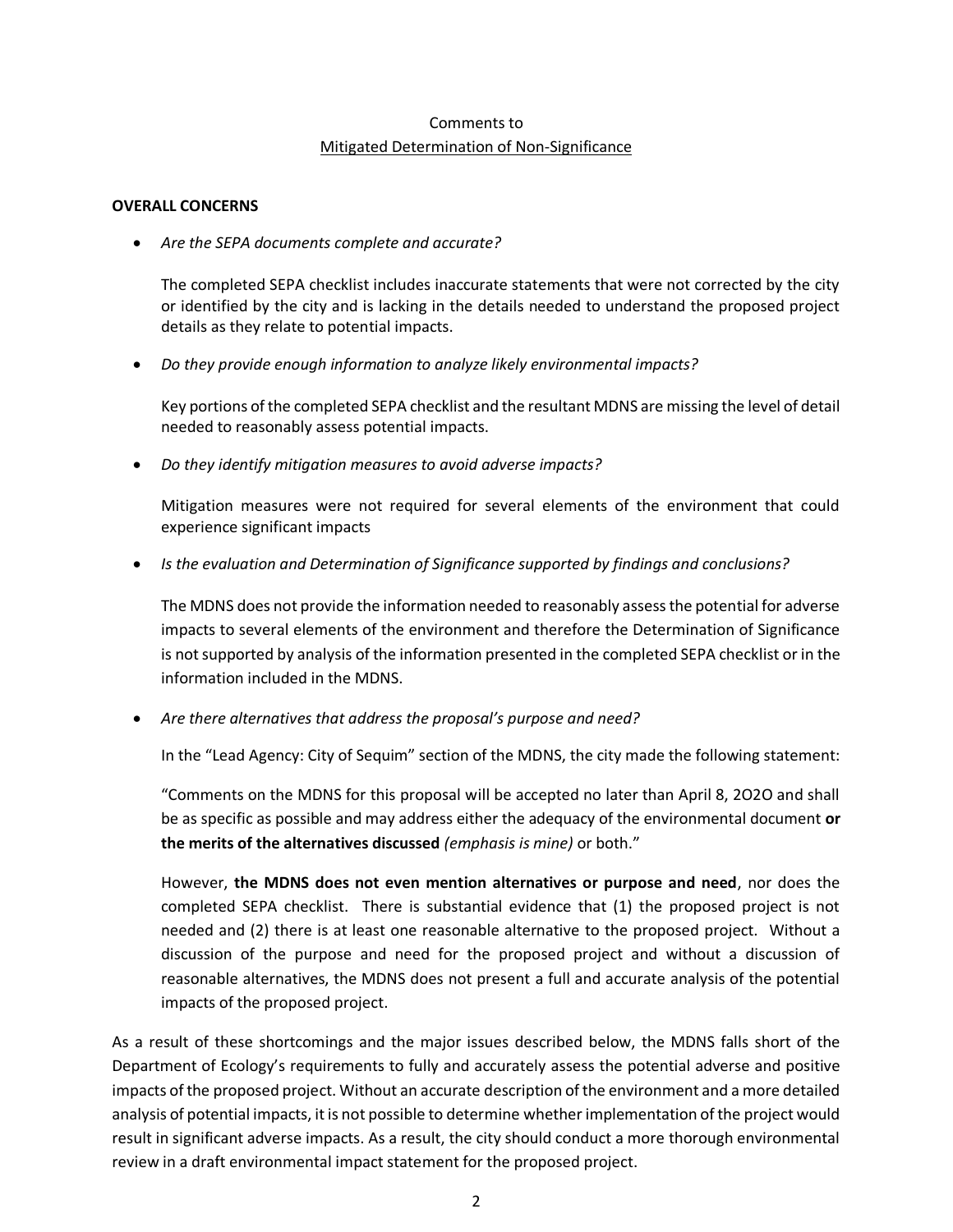# Comments to SEPA Environmental Checklist

## **A. Background**

7. Do you have any plans for future additions, expansion, or further activity related to or connected with this proposal? If yes, explain. *"This project is a standalone development, although in the future facility expansion or additional services may be added to the residual site, if the needs arise. Currently, there are no plans to expand or seek future facilities."*

## **Comment to A.7**:

The Applicant/Developer's response to this question is ambiguous. First it states: *"…although in the future facility expansion or additional services may be added…".* Same question, different answer*: "Currently, there are no plans to expand or seek future facilities." (emphasis mine).* Additionally, in the Applicant/Developer's "Healing Campus Fact Sheet" , which was disseminated on August 8, 2019, at the Guy Cole Event Center, it states: "*The Tribe also plans to build a 16-bed psychiatric treatment (E&T) hospital that will open in 2022…"* (emphasis theirs). Krazan & Associates Geotechnical Engineering Investigation, October 24, 2019) clearly shows Phase 1, Phase 2 and the 16-bed Psychiatric (E&T) unit on the Map (Figure 1) submitted with the SEPA Environmental Checklist.

9. Do you know whether applications are pending for governmental approvals of other proposals directly affecting the property covered by your proposal? If yes, explain. *"None known"*

#### **Comment to A.9:**

Drawing to the right shows the street running east to west as the "PROPOSED 60' WIDE RIGHT-OF-WAY" with "W. Hammond St" identified.

*(Drawing C1.0 from JTSK Architect Rice Ferus Miller-SEPA Attachment)*



The Hammond/Prairie Streets, Highway 101 bypass which, although not "pending" with the city, is included with this project being planned by the Applicant/Developer (see above): "*The project is planning to extend the existing 9th Ave right-of-way south to the project main entrance as shown in the preliminary site plan is provided in Figure 2. The project will also construct a new road (West Hammond Street) along the north side of our property that will consist of two 11' traffic lanes and a 6' bike lane on each side."*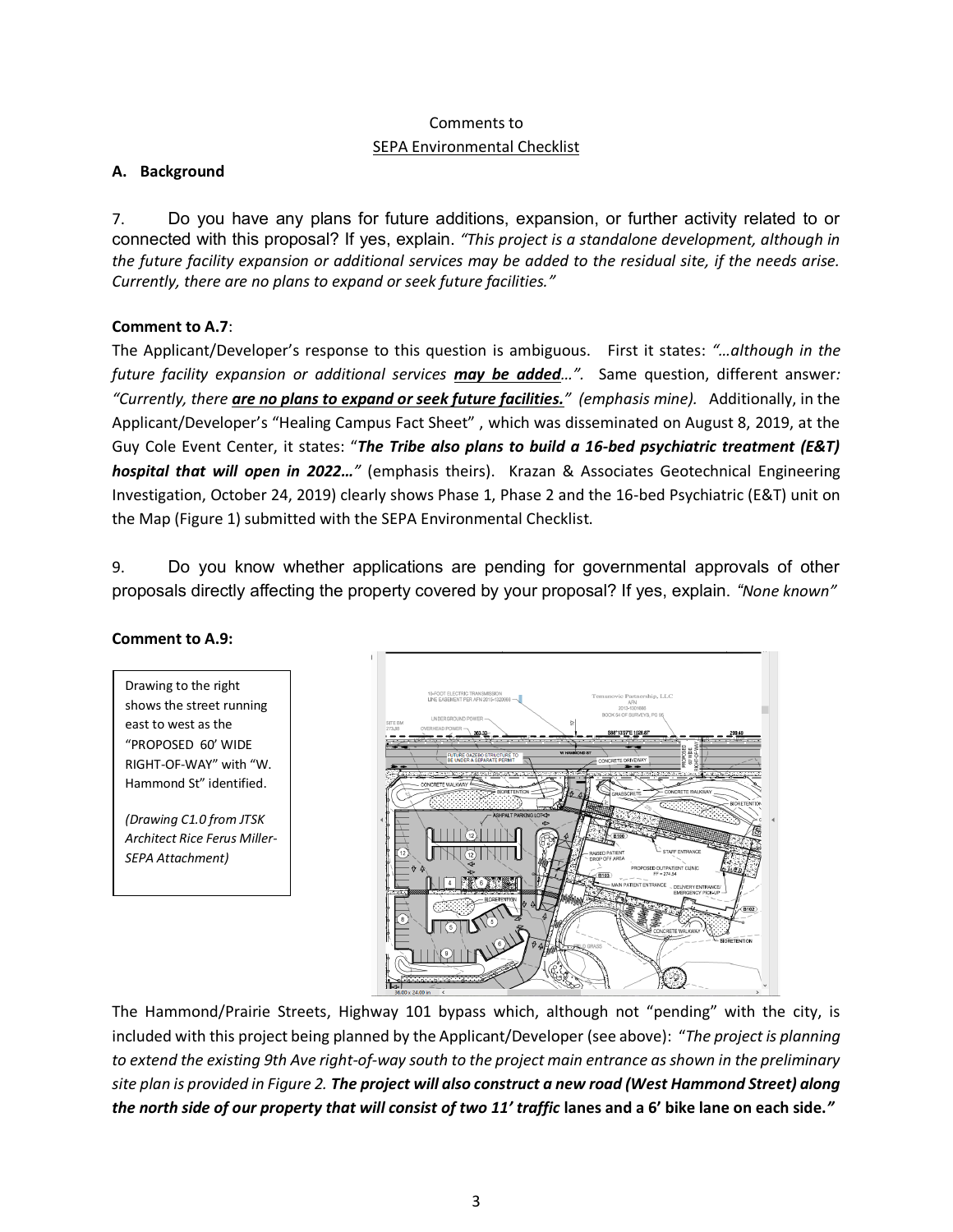(emphasis mine) (Transportation Engineering Northwest-Traffic Impact Analysis, 1/10/2020).Who will pay for the construction? Who will own and maintain the streets constructed for the purpose of accessing the MAT clinic? There are unverified reports that a  $9<sup>th</sup>$  Ave exit/entrance direct to Hwy 101 from the project property is the end goal. Who pays for that? None of the construction nor maintenance of future streets used for this project's purpose should be at taxpayer expense in building and maintenance nor, however, should the Applicant/Developer be able to pick and choose which streets are built to further their project.

10. List any government approvals or permits that will be needed for your proposal, if known. "*City of Sequim Design Review, City of Sequim Building Permits, City of Sequim Public Works Permits."* 

## **Comment to A 10**:

- The Applicant/Developer cites childcare as a service at the proposed clinic. Is a permit required? Does this move the application to a C2 process?
- The Applicant/Developer includes the 9<sup>th</sup> Ave and Hammond Streets' bypasses in the application documents. Who owns the land where the bypasses will be installed? Is this public land or private? Is the Developer/Applicant planning on using right of ways to develop roads for its project?
- Is a permit or approval from the Sequim Prairie Tri-Irrigation Association required to withdraw water from the irrigation ditch located on the property? (www.clallam.net > W18d1\_Appendix1-C-WUA-RulesRegulations)
- Will the Applicant/Developer be using well water? If so, WAC 173-518 applies. [\(http://www.clallam.net/permits/WaterRule.html\)](http://www.clallam.net/permits/WaterRule.html)

11. Give brief, complete description of your proposal, including the proposed uses and the size of the project and site. "*The project includes the construction of a 16,720 SF medical clinic that will be made up of medication assisted treatment program which offers FDA approved dosing, primary care services, consulting services, dental health services and childcare services while clients are seen."*

## **Comment to A. 11:**

- The proposed use includes childcare, however, no mention of permit or licensing for childcare is included in the Application.
- The Applicant/Developer previously cites Phase 1 and Phase 2 plans, "**The Tribe also plans to build a 16-bed psychiatric treatment (E&T) hospital that will open in 2022…**" (emphasis theirs). The Applicant/Developer has since denied that Phase 2 is part of this application. The \$7.2 million grant includes infrastructure for phase 2. The map below (Krazan & Associates Geotechnical Engineering Investigation, October 24, 2019, Figure 2) clearly shows the 16-bed Psychiatric (E&T) unit as part and parcel to Phase 2. Also included with these plans in this document, but not addressed in this application: housing. Shown as "FUTURE HOUSING" (Figure 2, below).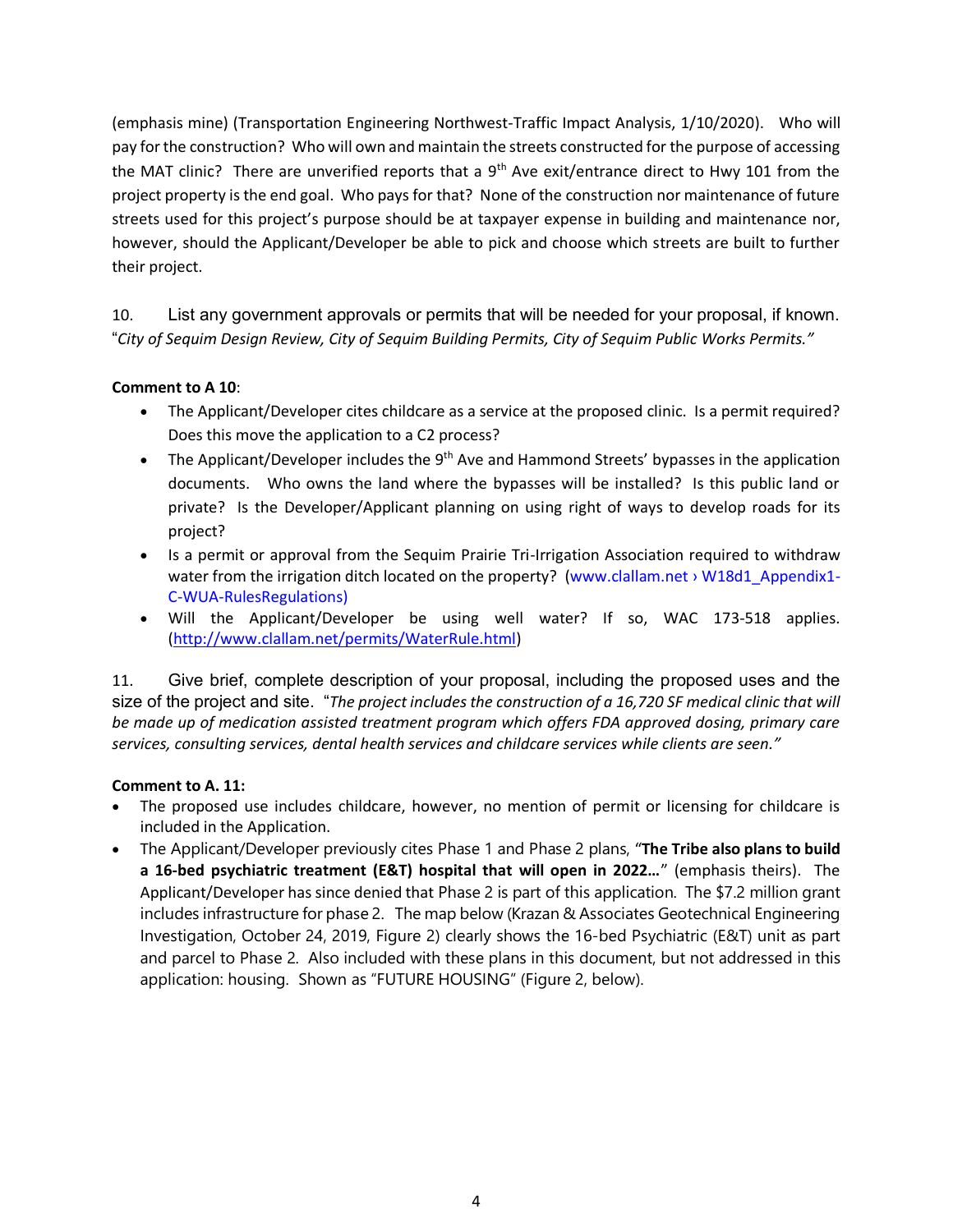

PHASE 1

- PHASE 2
- 16 BED BEHAVIORAL HEALTH (psych)
- Housing

12. Give enough information for a person to understand the precise location of your proposed project, including a street address, if any, and section, township, and range, if known. *The site is located between South 7th Avenue and South 9th Avenue, immediately east of the proposed South 9th Avenue extension in Sequim, Washington.* (Emphasis added.) "…*the ditch is regulated by the Sequim Prairie Tri-Irrigation District."*

#### **Comment to A.12:**



The South  $9<sup>th</sup>$  Ave/Hammond extension to Hwy 101 should not be for the benefit of the Applicant/Developer at taxpayer expense. That the Applicant/Developer continues to mention this in the application and has drawings supporting their supposition (see comment to A.9), gives the public the assumption that they intend for it go from "proposed" to "pending" to approved. "*The project is planning to extend the existing 9th Ave right-of-way south to the project main entrance as shown in the preliminary site plan is provided in Figure 2. The project will also construct* 

*a new road (West Hammond Street) along the north side of our property that will consist of two 11' traffic* lanes and a 6' bike lane on each side.*" (Transportation Engineering Northwest-Traffic Impact Analysis, 1/10/2020).* 

It should be noted that in the same study, TENW cites the following: *"Based on a review of the current Sequim 2020-2025 Transportation Improvement Program, there are no planned improvements identified at the study intersections or roadways adjacent to the site."* (emphasis mine) If the Applicant/Developer is proposing to make adjustments and additions to city streets as part of this current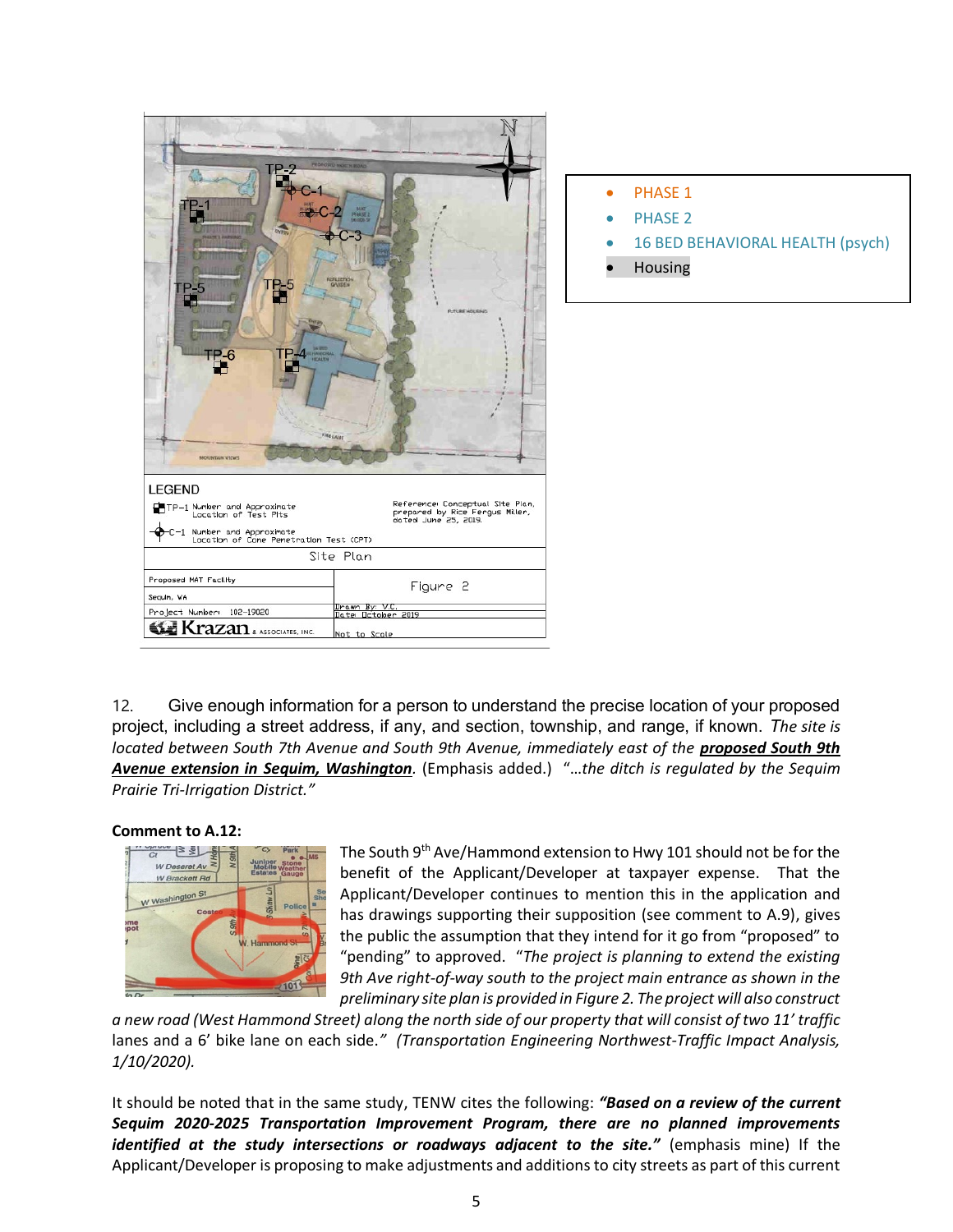Phase 1 and Phase 2 project and applicable to their future plans for housing at this site, that pushes it into a C2 review.

## **B. Environmental Elements**

**2**. **Air**

a. What types of emissions to the air would result from the proposal during construction, operation, and maintenance when the project is completed? If any, generally describe and give approximate quantities if known. *"Excessive emissions are not anticipated during the operation and maintenance of the project in the long term."*

## **Comment to B.2.a:**

By dictionary definition "excessive" means: **More than necessary, normal or desirable**. Construction on such a large project during the dry months will invariably stir up **more than normal or desirable** dust from the dirt and grasses disturbed, and **more than normal** air pollution from emissions—diesel and gasoline.

Following construction into operation, 370 trips to and from **daily** are anything but normal for an area already overburdened with traffic, and **more than normal or desirable** at the roundabouts by Costco and Walmart. This is a small town with small town infrastructure. This is not the right location for such a large facility.

- **3. Water**
- **a. Surface Water**
- **1) Is there any surface water body on or in the immediate vicinity of the site (including yearround and seasonal streams, saltwater, lakes, ponds, wetlands)? If yes, describe type and provide names. If appropriate, state what stream or river it flows into.** *"There is a small irrigation ditch on the site. This ditch eventually flows into the Dungeness River after meandering through the City of Sequim."*

#### **Comment to B.3.a. (1):**

What will the Applicant/Developer do to mitigate incursion into the irrigation ditch (downstream and off property) from the piping to be installed, of sediment and waste materials (sand, gravel, oils, solvents, etc.) during construction?

#### **b. Ground Water**

**1) Will groundwater be withdrawn from a well for drinking water or other purposes? If so, give a general description of the well, proposed uses and approximate quantities withdrawn from the well. Will water be discharged to groundwater? Give general description, purpose, and approximate quantities if known. "***MP rotator type irrigation will be used. Irrigation quantities will be approximately 420,000 gallons from April-October, assuming medium water use plants."*

#### **Comment to B.3. b (1):**

The Applicant/Developer is proposing to draw 420,000 gallons of water from somewhere. We don't know from what resource (city, well, or irrigation ditch) because the question isn't answered. Applicant should answer the question in detail. To clarify, it is my understanding that the following rules apply for: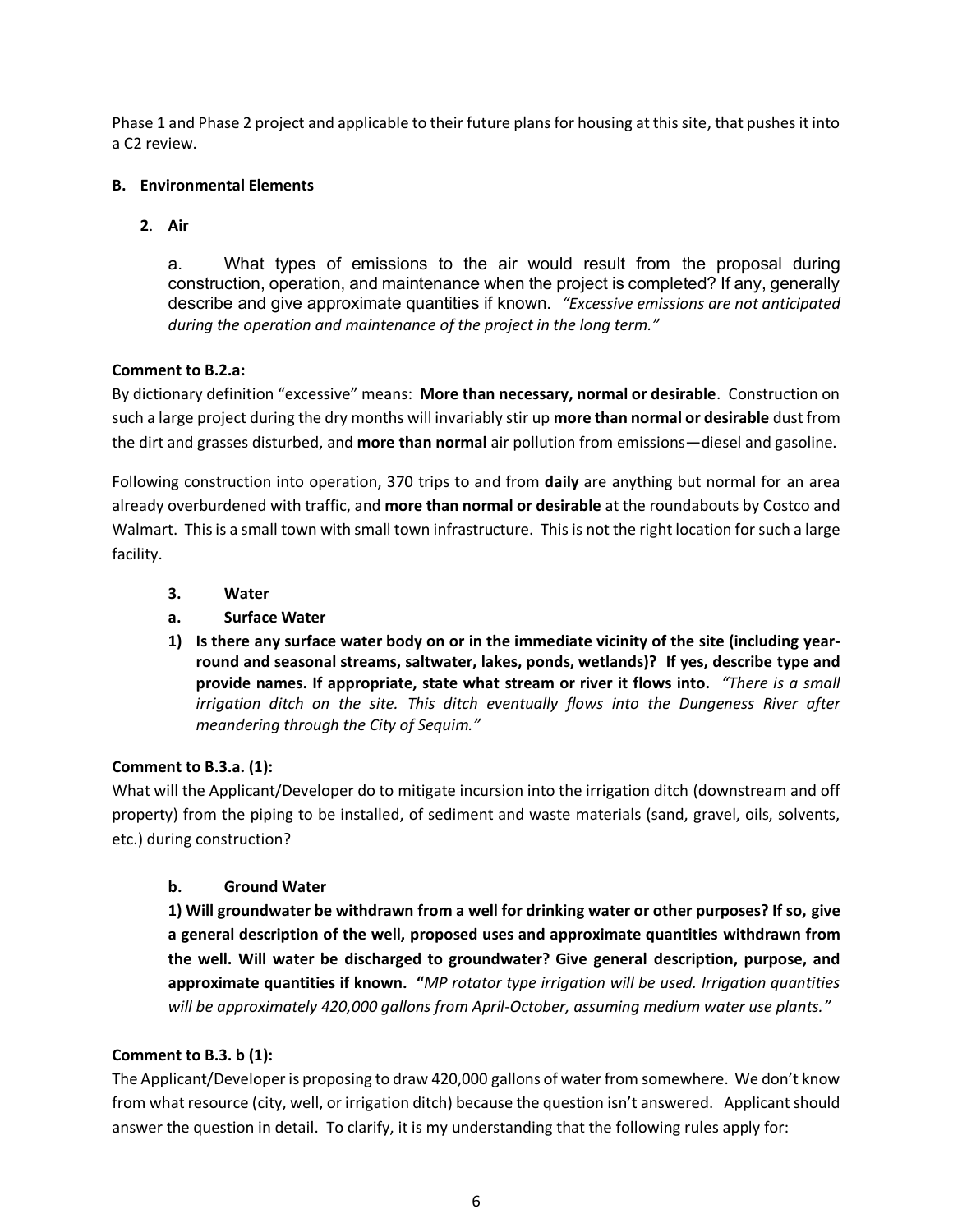✓ **Groundwater:** The Applicant/Developer does not list on this application a permit submission to Clallam County under the Dungeness Water Rule WAC 173-518. Specifically for metering and reporting water use (WAC 173-518-060) [\(http://www.clallam.net/permits/WaterRule.html\)](http://www.clallam.net/permits/WaterRule.html) for the use of groundwater for irrigation purposes:

*"The Dungeness water management rule was adopted in late 2012 to protect flows in a critical basin for endangered fish. Elements of the [Dungeness water management](http://apps.leg.wa.gov/WAC/default.aspx?cite=173-518&full=true) rule include:*

- *Setting instream flow levels for the Dungeness River mainstream, tributaries, and independent drainages.*
- *Requiring mitigation for any new groundwater withdrawals, including permit-exempt wells, and providing for a water exchange to facilitate mitigation.*
- *Closing streams year-round or seasonally.*
- *Establishing reserves for in-house domestic uses." (http://www.clallam.net/permits/WaterRule.html)*

Will the Applicant/Developer qualify for a well-water permit under the new Water Rules *[\(http://www.clallam.net/permits/WaterRule.html\)](http://www.clallam.net/permits/WaterRule.html)*? What would the well water be used for, other than landscaping?

- ✓ **Irrigation Water:** If the Applicant/Developer is instead depending on drawing water from the irrigation ditch traversing the property, the Applicant/Developer must secure irrigation rights from the Sequim Prairie Tri-Irrigation District, as so noted in A.12 by the Applicant/Developer: *"The ditch is regulated by the Sequim Prairie Tri-Irrigation District."* Irrigation Rules further restrict the possibility of the Applicant/Developer drawing from the irrigation ditch. The following rules apply:
	- *Do not allow for water to be drawn without approval from the applicable Irrigation District*
	- *The irrigation season runs from April 15-September 15*
	- *Quantity shall be limited to .02 c.f.s (8.98 gallons per minute)*
	- *"Water may only be put to "beneficial use" and shall not be wasted."*

(Appendix 1-C: Sequim-Dungeness Valley Agricultural Water Users Association Rules and Regulations.)

**"The water rights were for irrigation, not to take water from the river and put it in the ground," Holtrop said. "Now we're getting back to how things were naturally." Peninsula Daily News, May 11, 20104.** *[\(https://www.peninsuladailynews.com/news/irrigation-central-to-growth-of](https://www.peninsuladailynews.com/news/irrigation-central-to-growth-of-dungeness-valley-now-changing-for-farms-with-recent-water-rule/)[dungeness-valley-now-changing-for-farms-with-recent-water-rule/\)](https://www.peninsuladailynews.com/news/irrigation-central-to-growth-of-dungeness-valley-now-changing-for-farms-with-recent-water-rule/)*

Even if the Applicant were to obtain irrigation water rights, the gallons they propose to use and the months when they propose to use the water are not in alliance with the rules as noted above. In addition, there is no record on Clallam county tax records that water has been drawn from this site for the previous year, so water rights may not be "grandfathered" and available without review.

✓ **Discharge Water:** Applicant/Developer fails to answer the question: **Will water be discharged to groundwater?** Using irrigation or well-water would negatively affect an already depleted river system (by removing, but not recharging Dungeness river water). This must be made clear in the application. If the Applicant/Developer is intending to use irrigation water for "medium water use plants" then that water will be discharged into the ground and not to the river by way of the irrigation ditch. This should be addressed.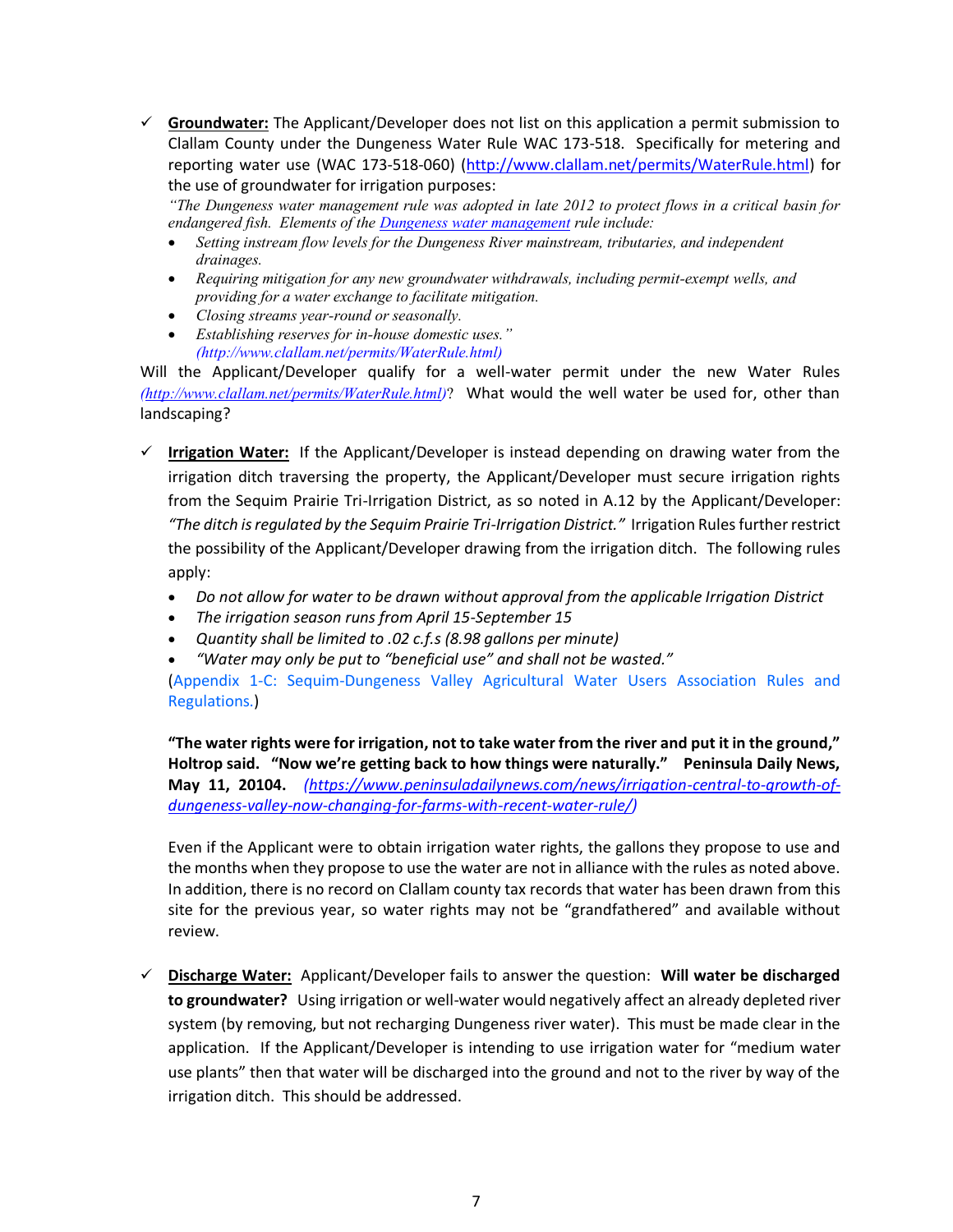One can hope that as stewards of the land, and as a Water Conservation Partner, the Applicant/Developer would not impose such a load on an already stressed river system, in light that irrigation water is intended to be for "beneficial use." One would also hope that this Applicant/Developer will not take advantage of their position of trust in the community, nor their partnership with the following water trustees, to use water resources which they otherwise would not be entitled to use—regardless of their tribal status.

## Water Conservation Partners

- o Washington Department of Ecology
- o Clallam Conservation District
- o Clallam County PUD
- o Clallam County Built Green
- o City of Port Angeles
- o City of Sequim
- o Jamestown S'Klallam Tribe
- o Lower Elwha Klallam Tribe
- o WSH Extension-Clallam County Extension
- o North Olympic Peninsula RC&D
- o North Olympic Land Trust
- o Dungeness River Audubon Center
- o Dry Creek Water Association
- o Sunland Water District

#### **c. Water Runoff**

**1)** Describe the source of runoff (including storm water) and method of collection and disposal, if any (include quantities, if known). Where will this water flow? Will this water flow into other waters? If so, describe. **"***Bioswales, filter strips, and onsite infiltration will be used to collect and dispose of runoff. Runoff will be treated on site and will not flow offsite. The downstream irrigation ditch will only be used for runoff in the event of an emergency overflow, in which case the water will eventually flow into the Dungeness River."*

#### **Comment to B.3.c (1):**

What constitutes an "emergency overflow"? What practices and equipment are to be put into place to prevent an overflow?

*d.* Proposed measures to reduce or control surface, ground, and runoff water, and drainage pattern impacts, if any: "*Proposed measures to reduce surface, ground, and runoff water, and drainage pattern impacts are the use of bioswales and filter strips."*

#### **Comment to B.3.d:**

What type of filters? What other practices are to be implemented to mitigate impact to the Dungeness River?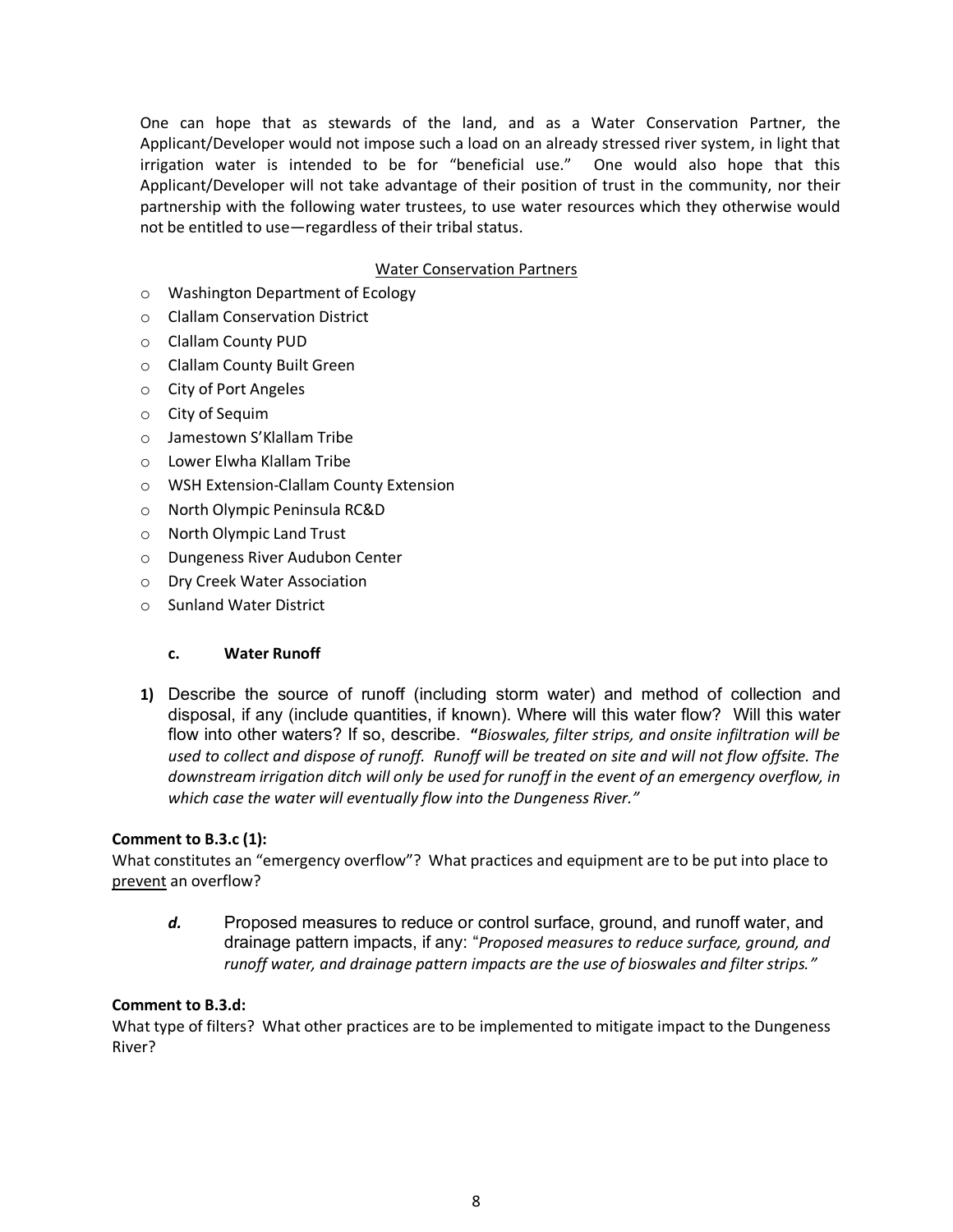### **5.** A**nimals**

a. List any birds and other animals which have been observed on or near the site or are known to be on or near the site. "*Per the DOE, Northern Spotted Owl, Winter Steelhead, Coho, and Pink Salmon Odd Year inhabit the site. However, the irrigation ditch is used for irrigation purposes and does not have fish."*

## **Comment to B. 5.a:**

Northern Spotted Owl and Coho salmon are protected. The Applicant/Developer listed both species as being present, and the City signed off that this is accurate information and issued a "**DETERMINATION OF NON-SIGNIFICANCE."** If there are Northern Spotted Owls present, then that is significant and requires further review through the C2 process to determine if they are present on this property.

b. List any threatened and endangered species known to be on or near the site. "*Northern Spotted Owl, Coho"*

## **Comment to B. 5.b:**

If either of these species are present on the site, then the site needs to be mitigated to determine if this project can proceed without harming an endangered species. If the Applicant/Developer listed these species even though they are not present on this property, the application needs to be corrected.

c. Is the site part of a migration route? If so, explain. *The site is part of the migration route for the winter steelhead, coho, and pink salmon odd year.*

#### **Comment to B. 5.c:**

The City was remiss in approving the SEPA Checklist without first editing it for errors and omisisons. At one point in the checklist the site has no fish and at another point they are part of a migration route. It appears the Applicant/Developer and City anticipated the application to slide through without review.

#### **6. Energy and Natural Resources**

a. What kinds of energy (electric, natural gas, oil, wood stove, solar) will be used to meet the completed project's energy needs? Describe whether it will be used for heating, manufacturing, etc. "*A propane powered backup generator will be used. It will be powered by an underground propane unit."*

#### **Comment to B. 6.a:**

Question is not answered. What will be used as the main source of energy? What is it to be used for?

### **7. Environmental Health**

### **a. Environmental Health Hazards**

**3)** Describe any toxic or hazardous chemicals that might be stored, used, or produced during the project's development or construction, or at any time during the operating life of the project. "*There will be a medical storage room sized at approximately 23 square feet containing medical gas tanks. For dental use, there will be three Nitro Size J tanks and four Oxygen Size J tanks. Two of each tank type will be hooked up, and the rest will serve as backups. For medical use, it is anticipated that there will be one to two mobile oxygen 10-liter bottles and one small Nitro bottle less than ten liters."*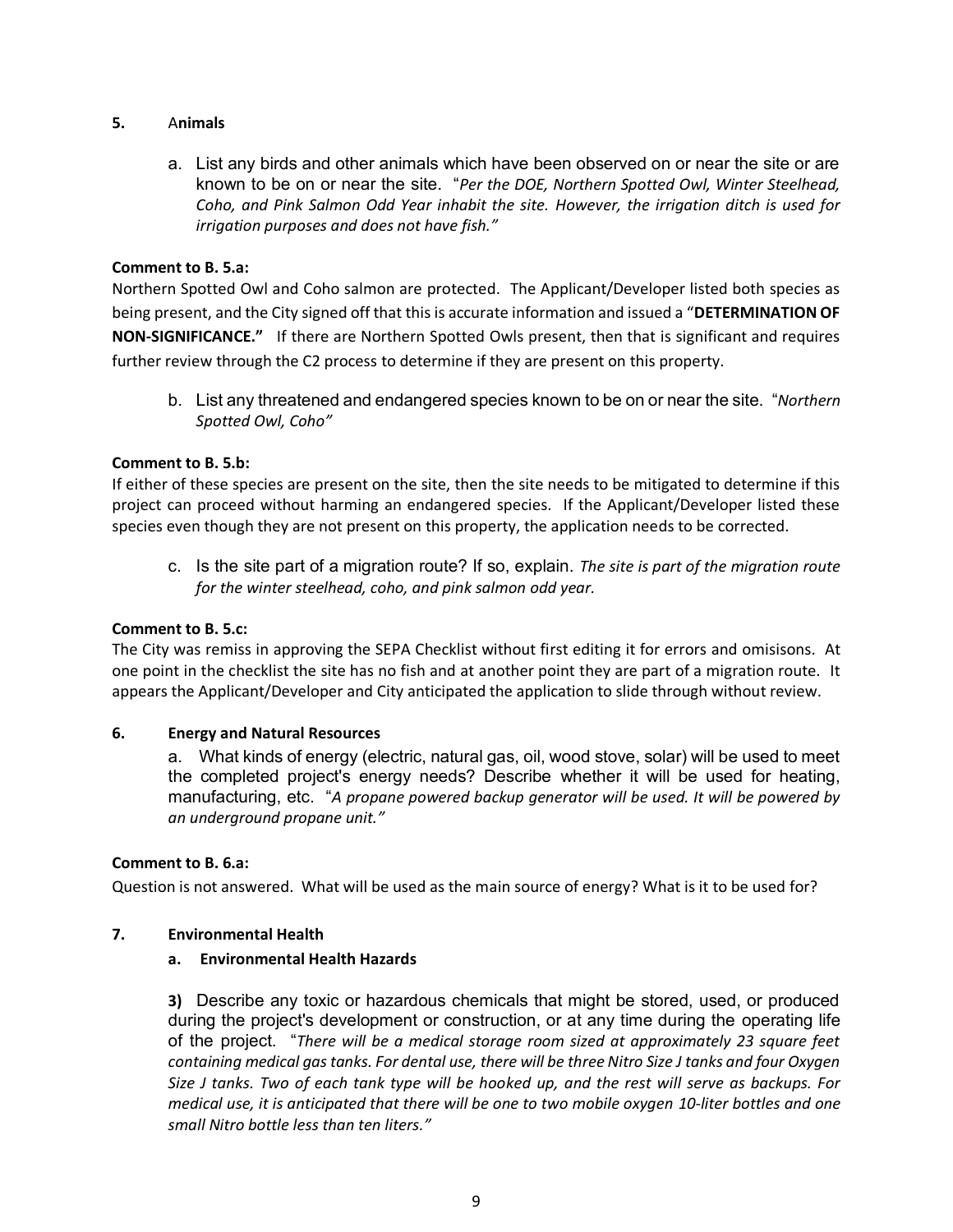### **Comment to B. 7.a. 3):**

Toxic & Hazardous Chemicals that are not listed, but should be: biohazard blood & urine medical waste dental waste used needles & syringes class II & III drugs and any other medication prescribed

4) Describe special emergency services that might be required. "*None*."

## **Comment to B. 7. a. 4):**

One of the biggest issues for those citizens of Sequim who are opposed to the MAT clinic, is the lack of services in Sequim to address the needs that a 250-patient clinic and a sixteen bed psych facility will bring to such a small town. The Applicant/Developer describes state-of-the-art measures taking place INSIDE the clinic, but there is nothing they or anyone else can do once the patients walk off the clinic property. The problem(s) then become the city's to deal with: homelessness, mental illness, drug addiction, drug dealers, panhandling, garbage, human waste, needles, thefts, etc.

5) Proposed measures to reduce or control environmental health hazards, if any: "*None known."*

## **Comment to B. 7. a. 5):**

There appears to be no concern on the part of the Applicant/Developer for the consequences of homeless addicts on the streets of Sequim. We citizens of Sequim, whether for MAT or against, are well aware of the plastic bags of human waste left outside the post office and next to or behind businesses in the downtown area. We are all aware of the needles found in parks, under bridges and along the roads of Sequim. The past summer citizens complained about the large number of panhandlers hanging around the shopping centers of Sequim. The Applicant/Developer may be able to control what happens on their property, but they can't and won't control what happens outside their property. They won't be picking up the human waste, the needles or the garbage. Stating "none known" is not correct.

b. Noise

1) What types of noise exist in the area which may affect your project (for example: traffic, equipment, operation, other)? "*No adverse noise is anticipated as a result of this project."*

#### **Comment to B. 7. b. 1):**

Why is this question on the application? At this point one should not be concerned with any noise that may affect the Applicant/Developer's project. We care how their project will affect the neighbors. The answer should have been: Not Applicable.

2) What types and levels of noise would be created by or associated with the project on a short-term or a long-term basis (for example: traffic, construction, operation, other)? Indicate what hours noise would come from the site. "*No adverse noise is anticipated in the long term. Noise common for construction can be anticipated in the short term with hours of construction Sequim requirements as determined during the preconstruction meeting."*